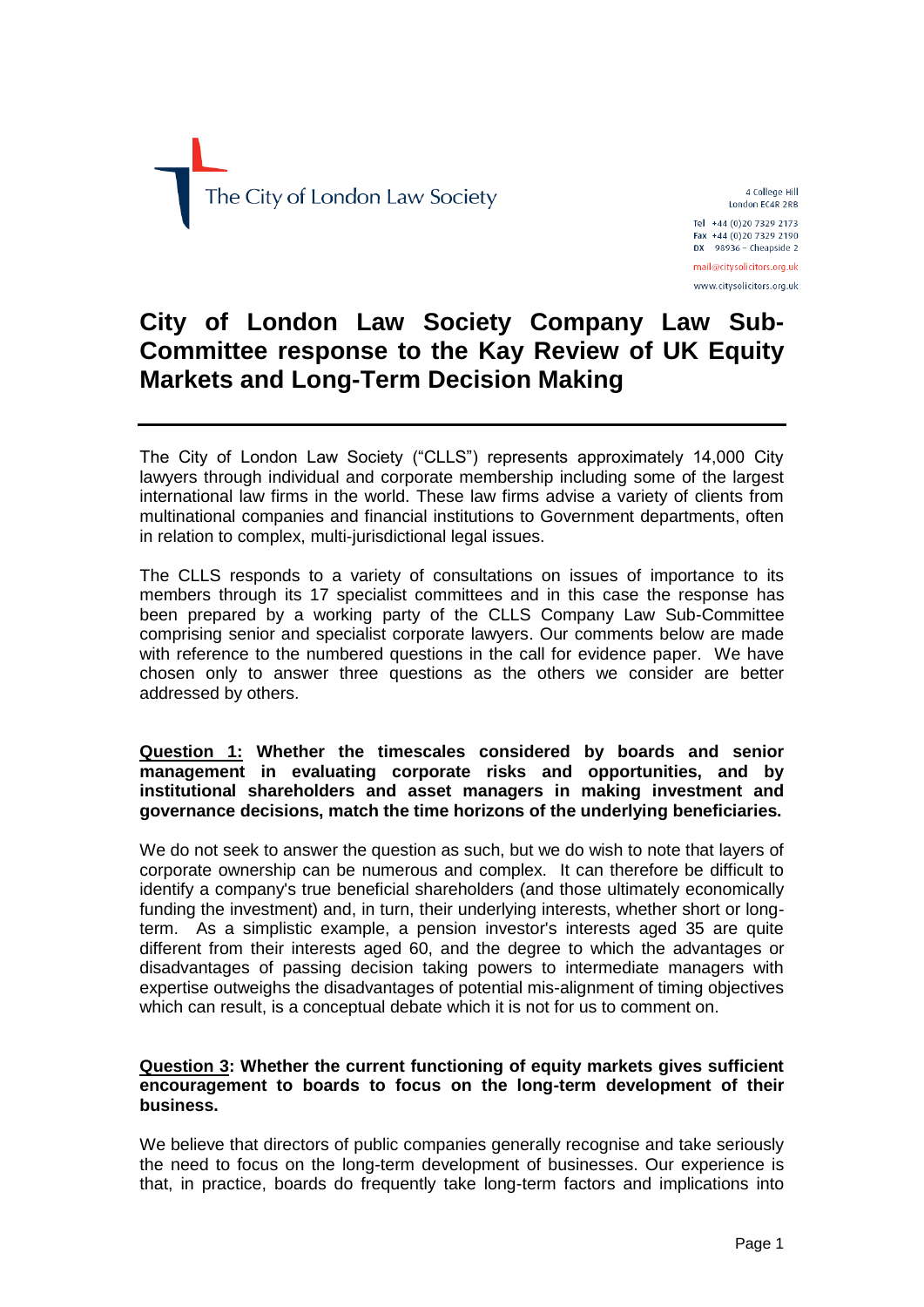account as part of their decision-making. Indeed, the statutory expression of the fiduciary duty of directors "to promote the success of the company" includes a requirement for directors to "have regard (amongst other matters) to the likely consequences of any decision in the long-term". However, we would not suggest that board consideration of long-term issues arises or has improved as a result of the statutory duty, rather it arises more from the desire of directors to fulfil their duties in the relevant company's best interests both responsibly and well.

We think it is essential that there should be a good empirical basis to support any introduction of additional obligations on companies and their directors. Given our view that long-term considerations are already taken into account by boards and the limited impact of the relatively new statutory duties, we are concerned that any additional legal obligations imposed on companies and directors in this regard will be of little benefit to ultimate investors in practice.

In our response to the call for evidence from the Department for Business, Innovation and Skills on the existence of short-termism and market failures in the UK equity markets, we raised a concern that the UK disclosure regime for listed companies can inhibit forward-looking and long-term disclosure. We do not repeat all of the points in this response but we do think that increased disclosure of long-term objectives and issues may facilitate a more open debate and increased focus on long-term development and strategy.

## **Question 7: Whether there is sufficient transparency in the activities of fund managers, clients and their advisors, and companies themselves, and in the relationships between them.**

As a general observation, we believe that transparency at the level of public company ownership and activities has improved over recent years in part because of legislative intervention. The application of the Stewardship Code should also enhance transparency as reporting develops in accordance with its principles.

In relation to the existing rules on disclosure of material stakes in public companies, in our view, the combination of the powers of boards to require those who have an interest in the company's shares to provide information about themselves under Part 22 of the Companies Act 2006 and the disclosure regime under chapter 5 of the Disclosure and Transparency Rules ("DTRs"), which requires the proactive disclosure by shareholders whose interests represent 3% or more of the votes exercisable at general meetings, provide public companies with the ability to obtain the information they require on the identities of their principal shareholders. That is supported by the additional disclosures required of investors in companies subject to takeover offers.

We note that the existing regime under the DTRs requires disclosure of a broad range of interests in shares (in addition to beneficial owners holding shares through nominees, the interests that must be disclosed include interests arising from agreements to acquire shares, derivatives that relate to the shares and entitlements to deal with voting rights). We do not see any reason to change this regime (for example, by reducing the threshold for disclosure), which is now reasonably well understood. Any change would have cost implications for investors, which would have to be balanced against any benefit that was perceived to be gained from a change. The balance between further transparency of holdings on the one hand and the cost and burden of more disclosure on the other has recently been extensively considered by both the Takeover Panel and the FSA, as they have reviewed the